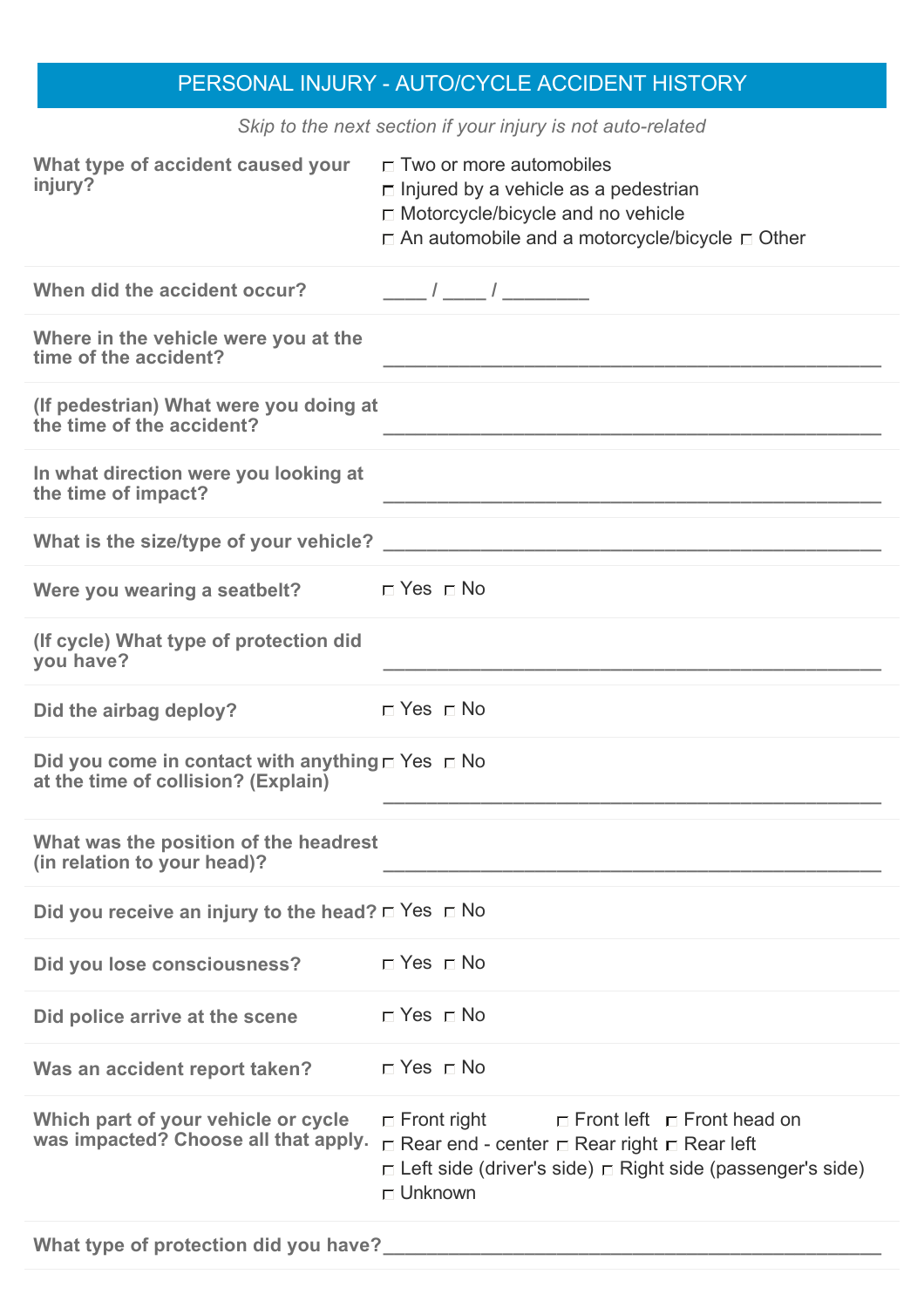| In what direction was your<br>vehicle/cycle moving?                                                |                                                          |
|----------------------------------------------------------------------------------------------------|----------------------------------------------------------|
| What was the estimated speed of your<br>vehicle/cycle?                                             |                                                          |
| What was the extent of the damage to<br>your vehicle?                                              |                                                          |
| What was the extent of the damage to<br>the other vehicle/cycle?                                   |                                                          |
| In what direction was the other<br>vehicle/cycle moving?                                           |                                                          |
| What was the estimated speed of the<br>other vehicle/cycle?                                        |                                                          |
| Was your vehicle/cycle towed from the<br>scene?                                                    | $\neg$ Yes $\neg$ No                                     |
| <b>Did Emergency Medical Services</b><br>arrive at the scene?                                      | $\sqcap$ Yes $\sqcap$ No                                 |
| How did you leave the scene of the<br>accident?                                                    |                                                          |
| Where was discomfort felt<br>immediately following the accident?                                   |                                                          |
| Describe your discomfort after the<br>accident.                                                    |                                                          |
| What treatment, if any, have you<br>received since the accident?                                   |                                                          |
| Are there any additional symptoms<br>which have appeared since the<br>accident occurred? (Explain) | $\Box$ Yes $\Box$ No                                     |
| How have your symptoms changed<br>since the accident?                                              | $\Box$ Worsened $\Box$ Remained the same $\Box$ Improved |